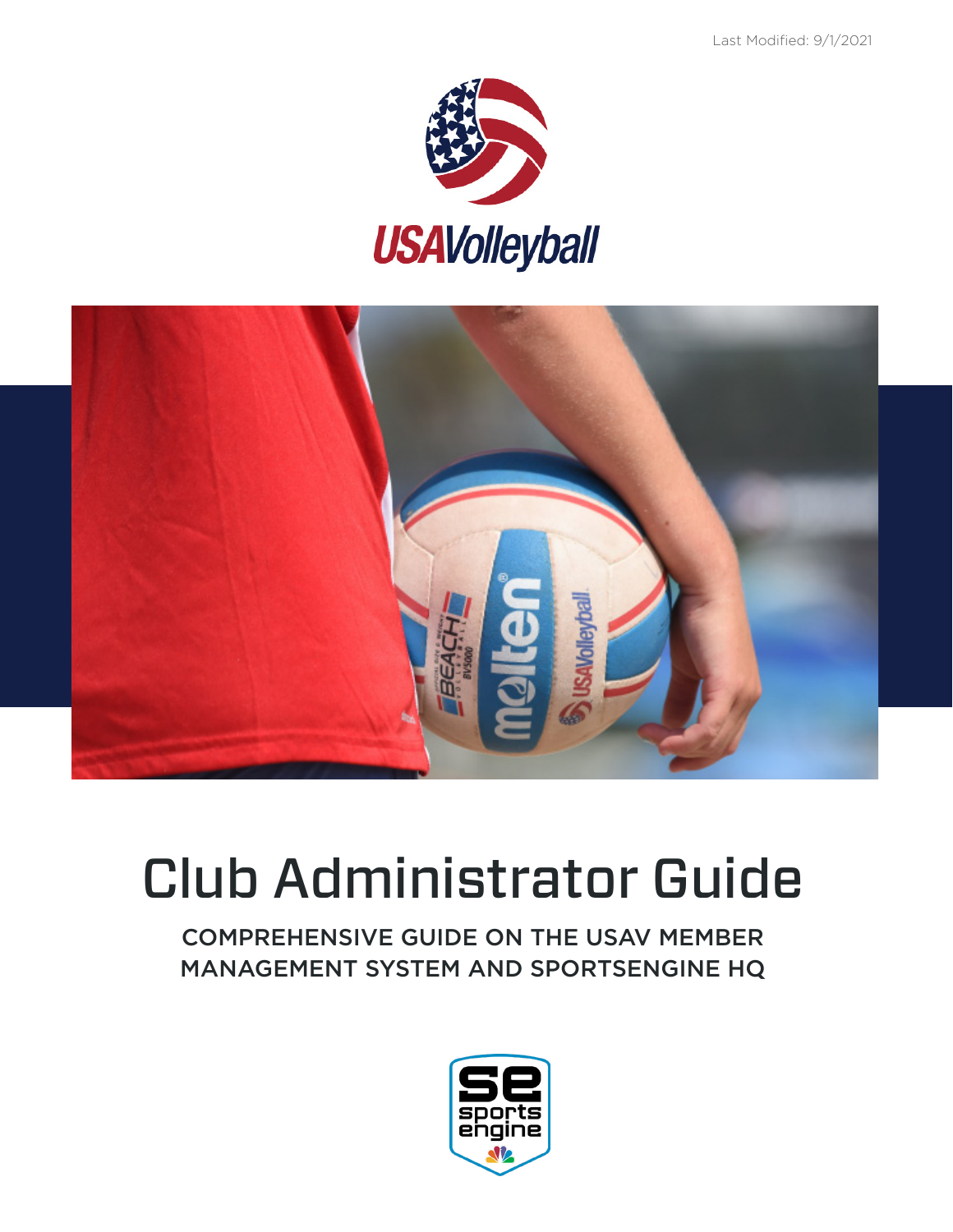



## **TABLE OF CONTENTS**

| CLUB ASSIGNMENT REQUESTS AND MEMBERSHIPS7 |  |
|-------------------------------------------|--|
|                                           |  |
|                                           |  |
|                                           |  |
| Additional Help Resources 15              |  |
|                                           |  |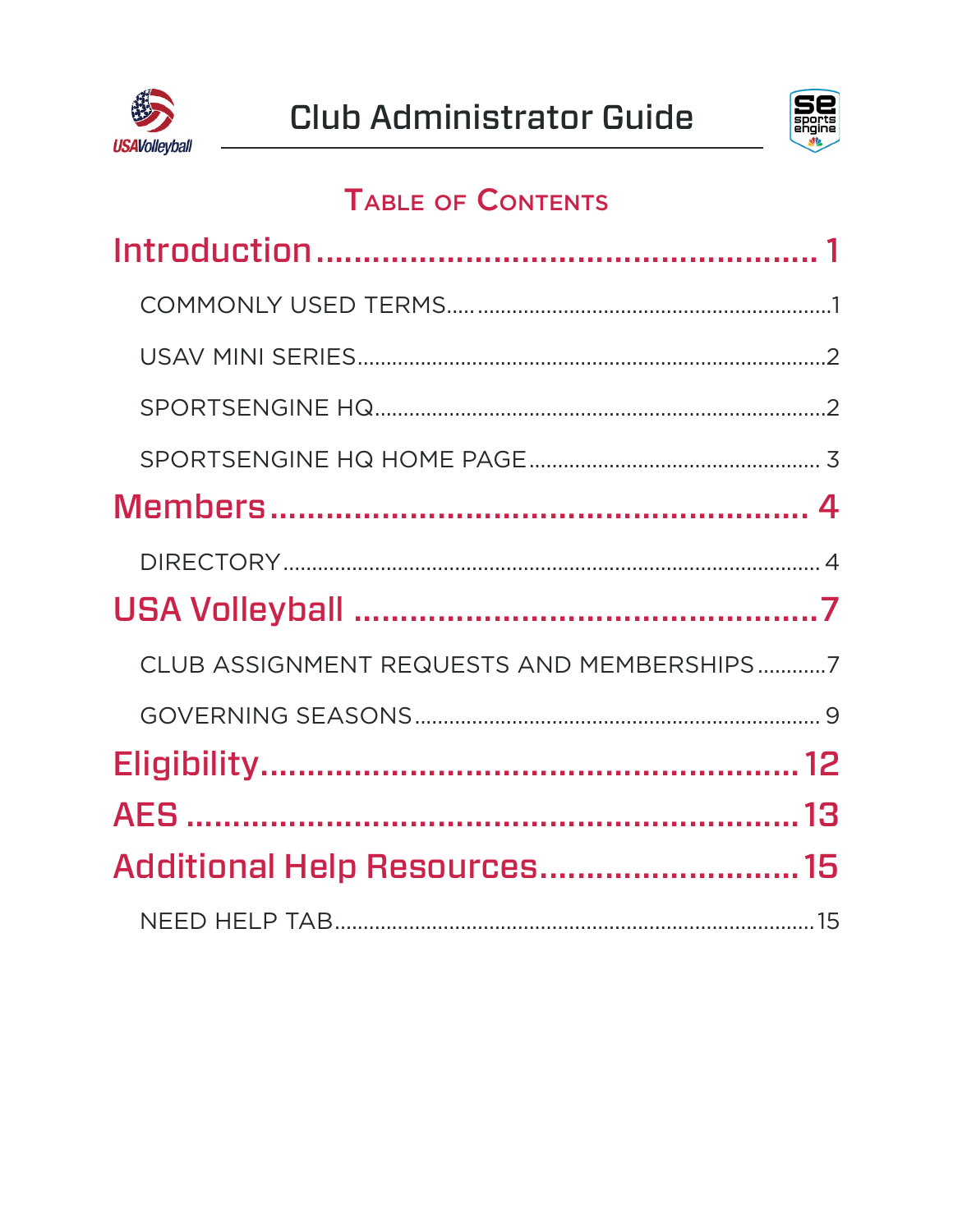<span id="page-2-0"></span>



## Introduction

This guide is designed to walk a USAV Club admin through their SportsEngine HQ Account. SportsEngine HQ is an easy-to-use feature that houses all of your organization's administrative tools needed for the upcoming season, including:

- The USA Volleyball Member Management System (MMS)
- Membership sharing
- Roster Submission
- AES Integration
- Player and staff information

#### 1.

## COMMONLY USED TERMS

- SportsEngine HQ The administrative area where organizational admins have access to all, if not most, of SportsEngine's tools and functions.
- Member Management System (MMS) Feature within SportsEngine HQ specific to USA Volleyball affiliated clubs and regions.
- Governing Seasons Sub tab within SportsEngine HQ that launches the MMS. Essentially the registration year that holds team, player, staff, and eligibility information once added to the MMS.
- Member Directory Product within SportsEngine HQ that houses and compartmentalizes organizational member data, similar to a yearbook.
- Memberships What a member must purchase in order to participate with USA Volleyball. A membership is made up of a Region price and a USAV price.
- Eligibility Requirements that need to be completed once a member purchases a membership. Eligibility requirements vary depending on membership level.
- Waivers An eligibility requirement that is needed at the USAV and Region level.
- Roles Permissions that are given to SportsEngine accounts that allow for club admins to perform administrative tasks within SportsEngine HQ, MMS, and Governing Seasons.
- Governing Divisions Divisions within the MMS that teams are assigned to depending on specific division rules.
- Division Rules USAV established rules that segment governing divisions. Rules include: age, gender, skill, membership level, roster sizes, etc.
- Digital Cards A scannable digital player or staff card that allows for quick membership validation.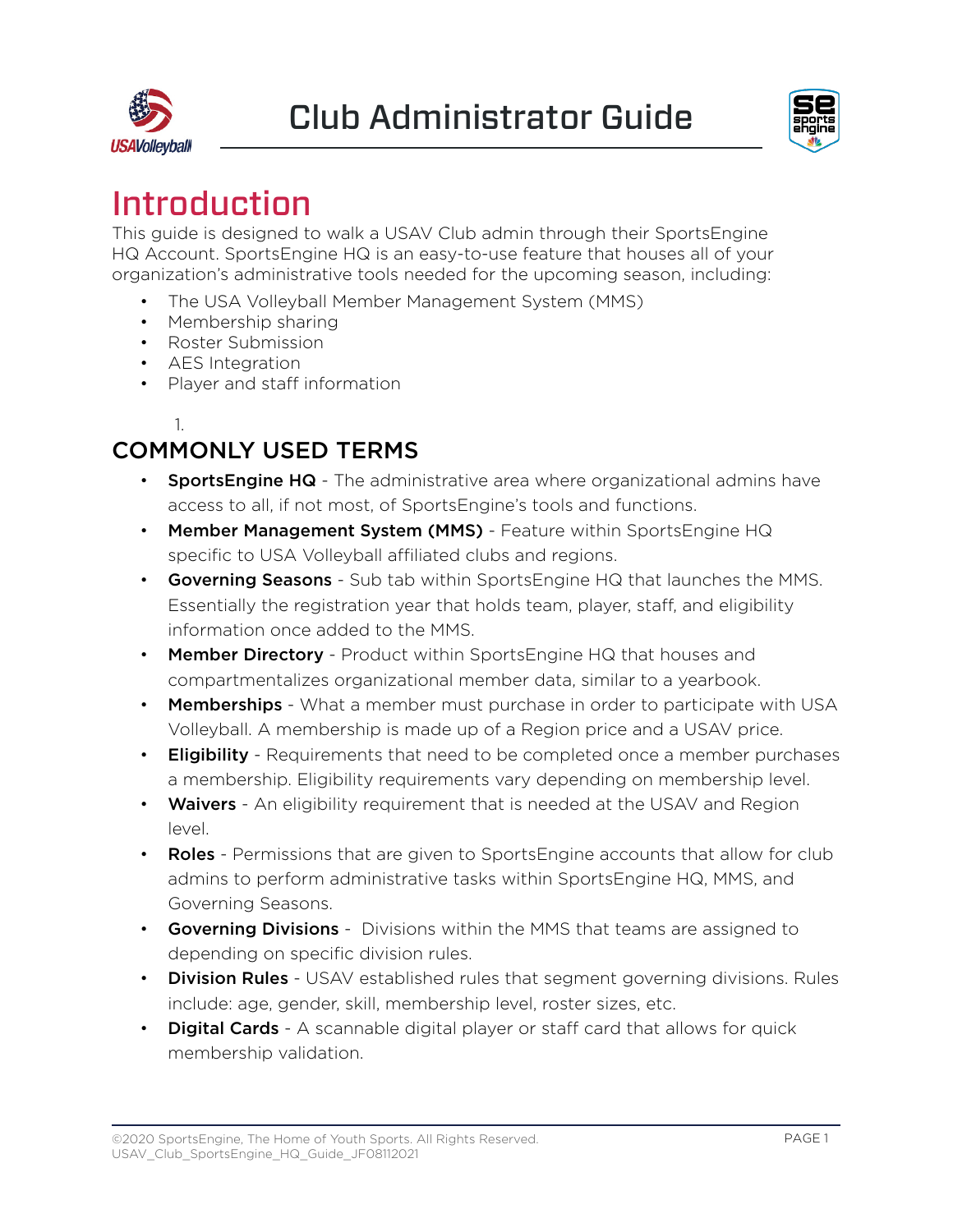



### USAV MINI SERIES

Learn all about the "Whys" before diving into the "How-To's":

- DATA FLOW: Learn about how data flows up and down throughout the SportsEngine Ecosystem. Click [HERE](https://sportsengine.wistia.com/medias/6zl2ldm7rx) to view.
- ROSTER SUBMISSION: Focus on how members exist within the MMS and SportsEngine HQ and learn how clubs submit their teams into the MMS. Click **[HERE](https://sportsengine.wistia.com/medias/oxmi51u2cz)** to view.
- LINKED MEMBERSHIPS: Gain understanding into linked memberships, and the eligibility requirements that come along with them. Click **[HERE](https://sportsengine.wistia.com/medias/w4rlh2m4j7)** to view.
- MEMBERSHIP PURCHASE: Discover the ways a member can purchase linked memberships. Click [HERE](https://sportsengine.wistia.com/medias/7px9uz2blz) to view.
- MMS ELIGIBILITY: Understand the player, staff and team eligibility requirements and how they are approved within the Member Management System. Click [HERE](https://sportsengine.wistia.com/medias/lkue2kai7j) to view.
- **HELP RESOURCES:** Locate all the [help resources](https://help.sportsengine.com/en) that are available to your club.

### SPORTSENGINE HQ

#### HOW TO ACCESS SPORTSENGINE HQ

- 1. Go to [sportsengine.com](http://www.sportsengine.com).
- 2. In the top right-hand corner of the screen, click **Sign In.**
- 3. Enter your email address > Next.
- 4. Enter your password > Sign In.
	- **.** If you have forgotten your password, click Forgot to reset.
- 5. Once logged in, click My Organizations on the *SE Bar*.
- 6. Click the "name" of your Club.
	- You will be redirected to your Club's SportsEngine HQ site

| My Organizations $\vee$<br>Club & League Software | <b>2</b> 1 |
|---------------------------------------------------|------------|
| <b>MY ORGANIZATIONS</b>                           |            |
| Minnesota Attack                                  |            |
| <b>Badger Region Demo Site</b>                    |            |

## SPORTSENGINE HQ HOME PAGE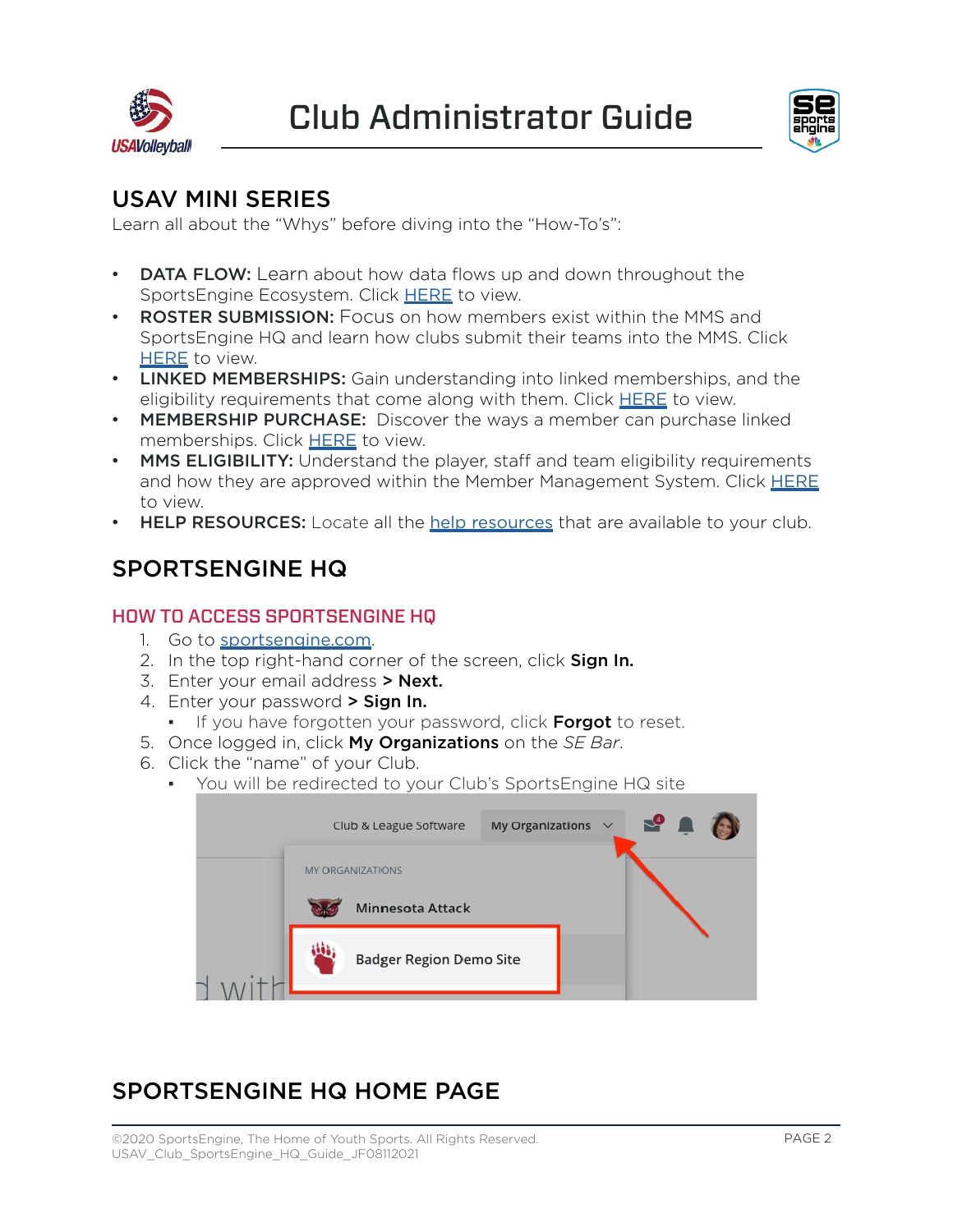



The Dashboard provides a brief snapshot of the most important components of HQ, which includes:

#### Registration:

- View important registration information at a glance.
- Review registration related financials.
- Have SportsEngine's registration team create a registration experience that caters to your organization's unique needs.

#### Invoicing:

• Through SportsEngine invoices, see the money you've collected and what is still owed. This is a free tool given to all USAV Clubs.

#### Program Listings:

• The HQ dashboard allows you to view, manage, and promote your leagues, camps and events. This is a free tool given to all USAV Clubs.

#### Learn and Grow:

These exciting new features from SportsEngine will help you grow your organization:

- *• Onboarding Checklist* Available to premium users to help with the SportsEngine setup process.
- *• Roadmap to Success*  An overview of how to use SportsEngine's tools to ensure your season is successful.
- *• SportsEngine Marketplace*  enhance your sports life with SportsEngine's collection of apps and services.
- *• Join the Community* Connect with other SportsEngine users through our forum.

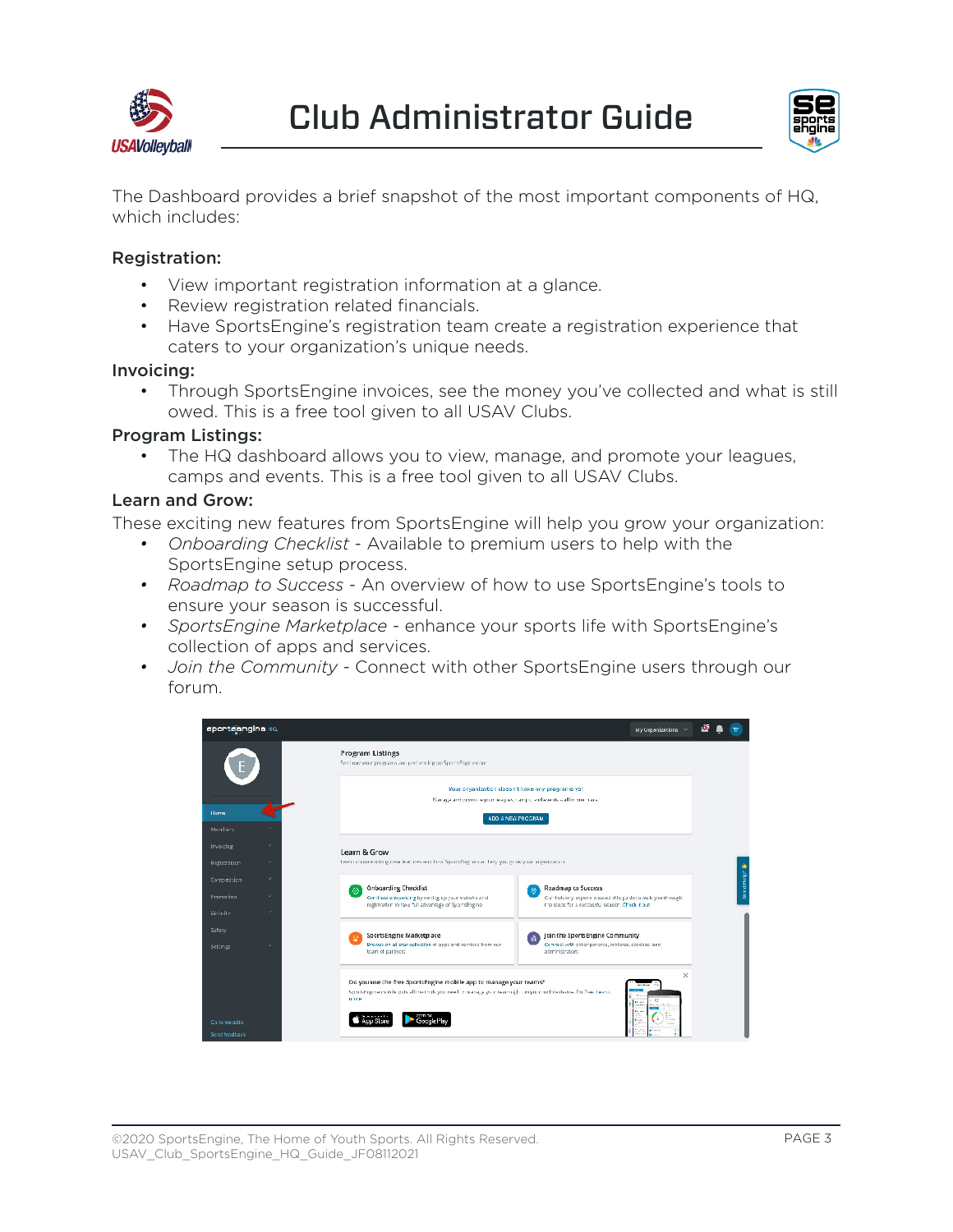<span id="page-5-0"></span>



## **Members**

The Members tab is a free SportsEngine feature that is important to the MMS. Members features the following:

- **Directory:** Where player and staff information is kept.
- Memberships: The area where you view/send membership invites and view eligibility.
- Permissions and Newsletters: The area in which website permissions are managed. This is only applicable for Clubs using SportsEngine as their website provider.



### **DIRECTORY**

Your Member Directory is home to your organization's Members. Members are added into the Member Management system, through manual entry, or import.

#### HOW TO SEARCH/VIEW MEMBERS

- 1. Sign in and go to "SportsEngine HQ."
- 2. From the left navigation menu, click on Members > Directory.
	- Use the search bar to find specific members by inputting their name or email address.
- 3. Under the *Name* column, click on the "name" of the member.
- 4. Scroll down to view member contact information or click the sub tabs to see memberships, roster history, and more.

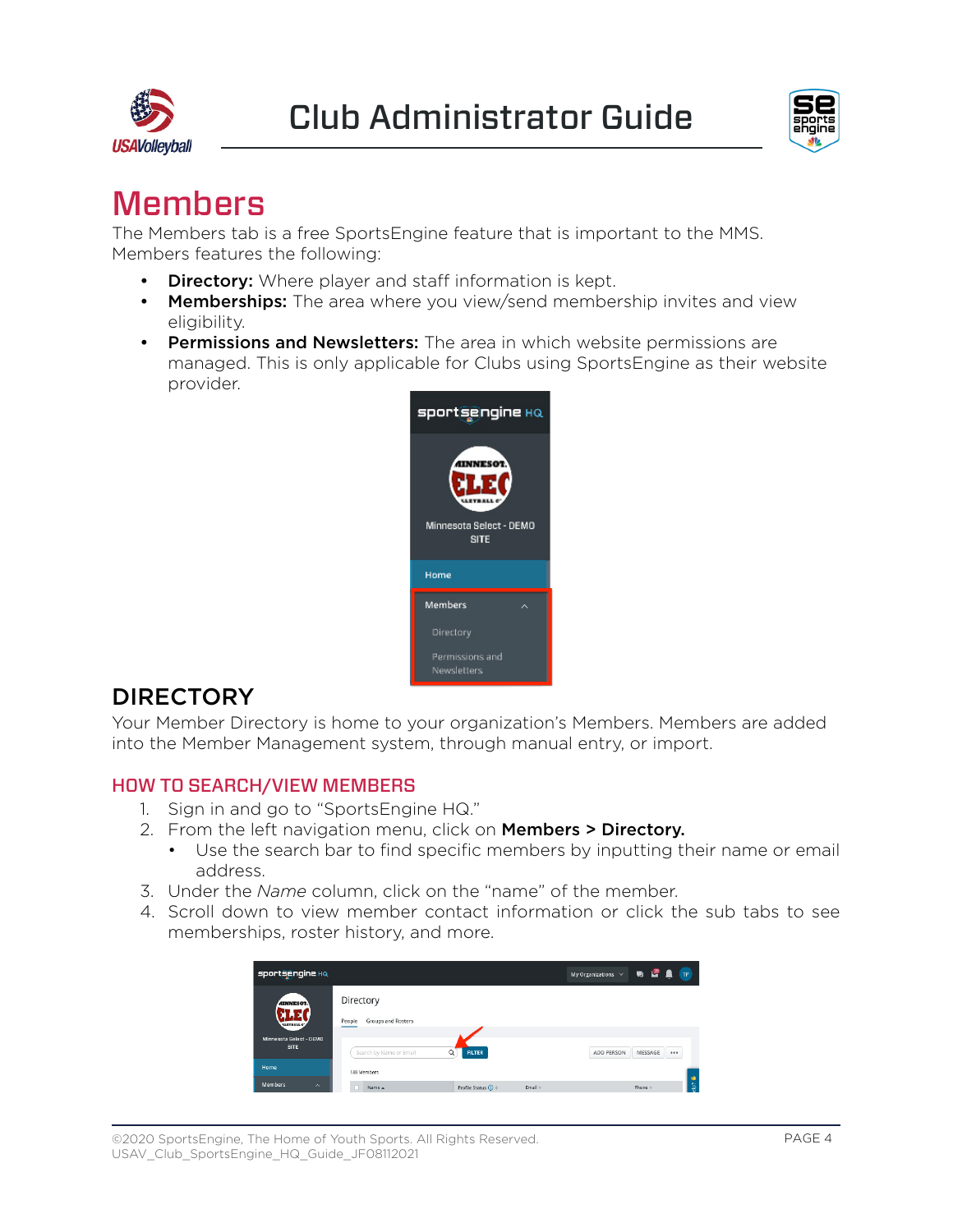

Club Administrator Guide



#### HOW TO MESSAGE INDIVIDUAL MEMBERS

- 1. Sign in and go to "SportsEngine HQ."
- 2. From the left navigation menu, click on Members > Directory.
- 3. Under the *People* sub tab, search for the member you'd like to message by their name or their email address.
- 4. Select the member(s) you'd like to email.
- 5. In the top right corner, click Message.
- 6. Input your message and click **Send.**

#### HOW TO CREATE A GROUP

- 1. Sign in and go to "SportsEngine HQ."
- 2. From the left navigation menu, click on **Members > Directory.**
- 3. Under *Directory*, choose the **Groups and Rosters** sub tab.
- 4. In the top-right corner, click **Add Group**.
- 5. Input the "Group Name," select the "Privacy Setting" and click **Add**.
- 6. On the right side, click on the **three dots**.
- 7. Choose **Add Group Members**.
- 8. Type in the "names" of the members you want to add to the group and click **Add.**

#### HOW TO CREATE A SMART GROUP

- 1. Sign in and go to "SportsEngine HQ."
- 2. From the left navigation menu, click on Members > Directory.
- 3. Choose the blue Filter button.
- 4. Filter by a *Registration, SportsEngine profiles, or a Team Roster.*
- 5. Choose your data or source, then finish your filter selections. In the top-right corner, click Message.
- 6. Click Done.
- 7. A finalized list of your members will appear.
- 8. Click Add Smart Group.
- 9. Name the group and click Add.

| Add Group                                                                                                              |                                                                                    |
|------------------------------------------------------------------------------------------------------------------------|------------------------------------------------------------------------------------|
| filters to create Smart Groups, which automatically add people that fit the<br>criteria you choose.                    | (i) You can manually add people to this group anytime. You can also use the        |
| Group Name                                                                                                             | 0 Group Members                                                                    |
| 0/60 characters<br>Privacy Setting<br>Private<br>. People won't be notified when you add them to the group. They won't |                                                                                    |
| see who else is in the group and they can't message the group.<br>Public                                               |                                                                                    |
| to see who else is in the group and they can message each other.                                                       | $\bigcirc$ People will be notified when you add them to the group. They'll be able |
|                                                                                                                        |                                                                                    |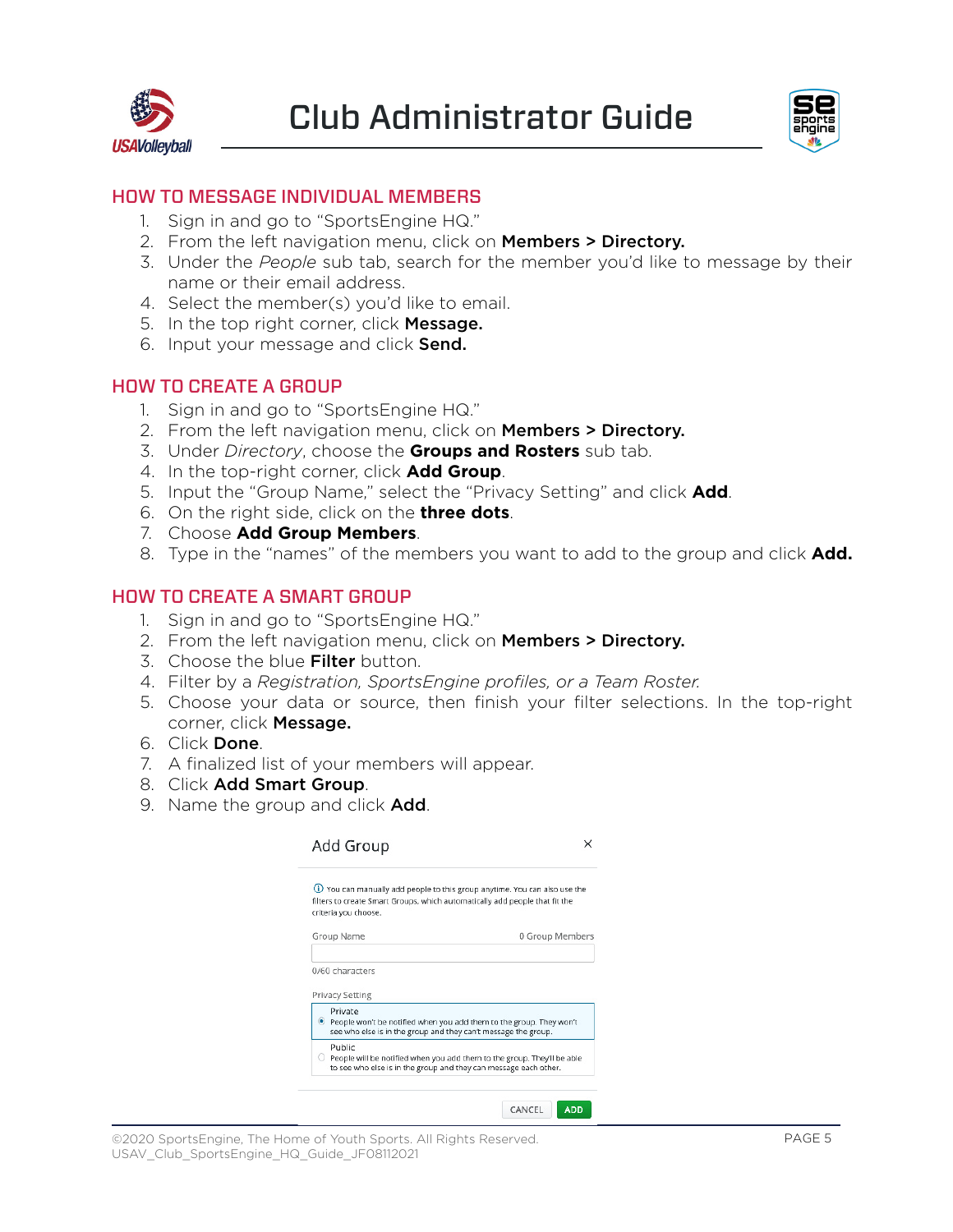



#### HOW TO MESSAGE A GROUP

- 1. Sign in and go to "SportsEngine HQ."
- 2. From the left navigation menu, click on Members > Directory.
- 3. Click the Groups and Rosters sub tab.
- 4. Click the "name" of the group you want to message.
- 5. In the top-right corner, click Message.
- 6. Input your message and click Send.

#### HOW TO ASSIGN ROLES TO MEMBERS

Clubs can designate new staff as a USAV Manager to manager USAV memberships or rosters. Any user granted permissions as a USAV Manager or USAV Viewer MUST:

- Hold a valid USAV Membership
- Have signed required waivers
- Have a passed Background Screen
- Be SafeSport Certified

To assign roles:

- 1. Sign in and go to "SportsEngine HQ."
- 2. From the left navigation menu, click on Members > Directory.
- 3. Search for the person that you want to assign a role to and click into their profile.
- 4. Choose the **Roles** sub tab.
- 5. Click the  $+$  ---OR--- choose Assign Role.
	- **A new modal screen will appear.**
- 6. Click the drop down by *Select Role*.
- 7. Choose a role.
	- **Organization Admin:** Can access your club's SportsEngine HQ features (Directory, Invoicing, Registration, etc.) but cannot access USAV affiliated data.
	- **USAV Manager:** Has access to USA Volleyball tab in HQ (cannot access your club's member directory).
	- **USAV Viewer:** Has view-only access to USA Volleyball Govering Season sub-tab (cannot access your club's member directory).
- 8. Click Save.

#### *Role Functions:*

| <b>Functions</b>                                                | <b>Organization</b><br><b>Admin</b> | <b>USAV</b><br><b>Manager</b> | <b>USAV Viewer</b> |
|-----------------------------------------------------------------|-------------------------------------|-------------------------------|--------------------|
| Input teams, players,<br>and staff into the<br>Governing Season |                                     |                               |                    |

©2020 SportsEngine, The Home of Youth Sports. All Rights Reserved. USAV\_Club\_SportsEngine\_HQ\_Guide\_JF08112021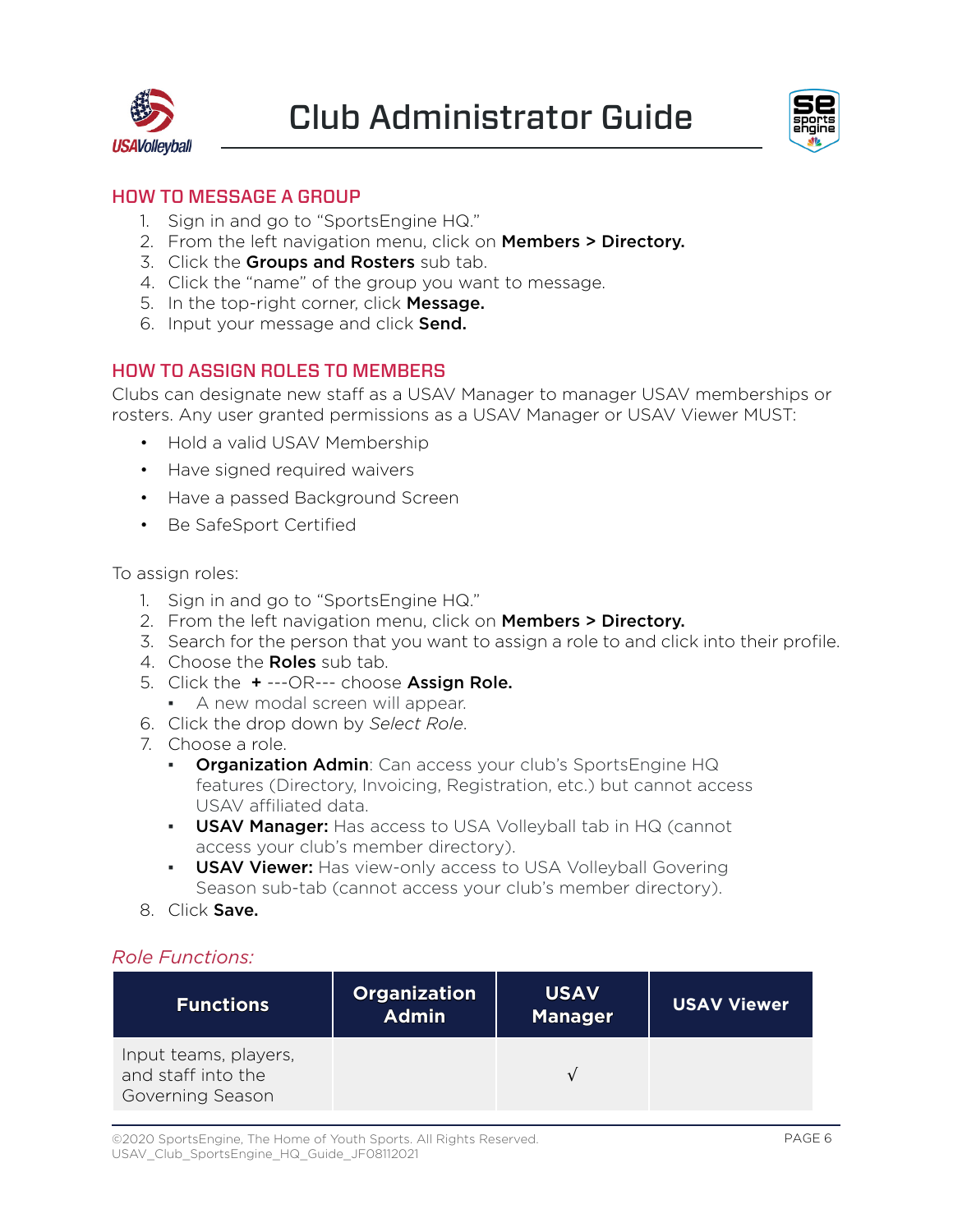



| Print official rosters &<br>member cards                     |  |  |
|--------------------------------------------------------------|--|--|
| View teams, players,<br>and staff within<br>Governing Season |  |  |
| View player/staff<br>information in Member<br>Directory      |  |  |
| Cancel memberships                                           |  |  |
| Certify eligibility<br>requirements are<br>complete          |  |  |

## USA Volleyball

## CLUB ASSIGNMENT REQUESTS AND MEMBERSHIPS

Clubs must send a club assignment request to individuals in order for a membership to be connected to their club.

- 1. Navigate to "SportsEngine HQ."
- 2. Determine how you would like to send the request:
	- **Public:** Anyone with a link to purchase is able to be assigned to your club. Participants do not need to be a member of your directory.
	- **Direct**: A member must be in your directory. This allows you to have more control over who is invited and allows you to view/revoke assignments as needed.
	- **•** Learn more about the options [here](https://help.sportsengine.com/articles/1841).

#### SENDING A PUBLIC REQUEST

- 1. From the left-hand navigation menu, click USA Volleyball > Memberships.
- 2. On the Memberships page, click **Public Club Assignment**.
	- A link is generated that can be copied and shared to participants either through email or via your website.
	- **•** The system determines the appropriate membership based on their profile and the data provided.

<sup>©2020</sup> SportsEngine, The Home of Youth Sports. All Rights Reserved. USAV\_Club\_SportsEngine\_HQ\_Guide\_JF08112021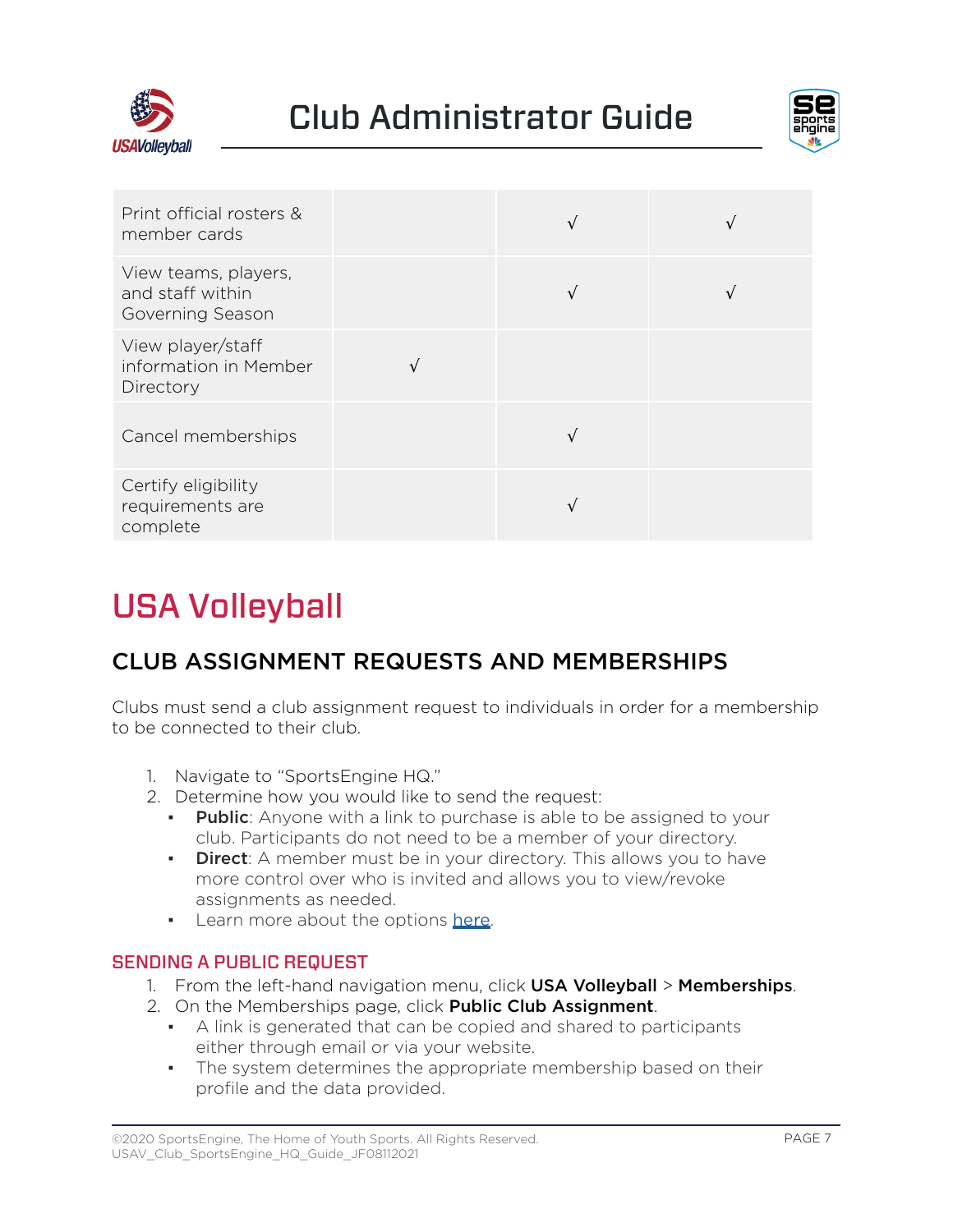<span id="page-9-0"></span>



#### SENDING A DIRECT REQUEST

- 1. From the left-hand navigation menu, click USA Volleyball > Memberships.
- 2. On the Memberships page, click **Direct Club Assignment**.
- 3. The system sends assignments to the selected club members and determine the appropriate membership based on the data provided.
- 4. You can add additional recipients/groups by searching/selecting them from the "To" box.
- 5. Customize your message and click **Send**.
- 6. Member(s) will receive an "Accept your Assignment Request from 'your club's name'," they can then click **Accept Assignment**.
- 7. Members can also access their assignment requests in MySE on the *Home* tab under *Club Assignment Requests*.
- 8. If the individual does not already have a membership purchased, they will be directed to purchase a membership before the association is complete.

#### REVOKING OR RESENDING INDIVIDUAL ASSIGNMENT REQUESTS

There may be times (like when a roster becomes full) where you need to resend or cancel an individual's membership assignment.

- 1. Navigate to "SportsEngine HQ."
- 2. Click USA Volleyball > Memberships > Direct Membership Assignments.
- 3. To the right of the membership invitation that needs to be resent/revoked, click the three vertical dots > Send Reminder or Revoke.

#### HOW MEMBERS ACCESS THEIR DIGITAL CARDS

NOTE: Digital cards can only be accessed on a mobile device.

There are two ways your Clubs' members can access their digital player cards.

- Through the email which is sent after player cards have been printed.
- From their SportsEngine Account.

#### *How to Access Digital Cards via Email*

- 1. From a smartphone, navigate to your email inbox and open the "[Region or Club] Membership Email."
- 2. Scroll to the bottom of the email.
- 3. Under the digital card for the member, tap **Add to Apple Wallet ---**OR--- **Add to** G Pay.

#### *How to Access Digital Cards via SE Account*

- 1. From a smartphone, open your browser and go to [SportsEngine.com.](https://www.sportsengine.com/)
- 2. From the top right corner, tap **Sign In** and access your account.
- 3. Tap your profile picture or initials.
- 4. Tap My Account.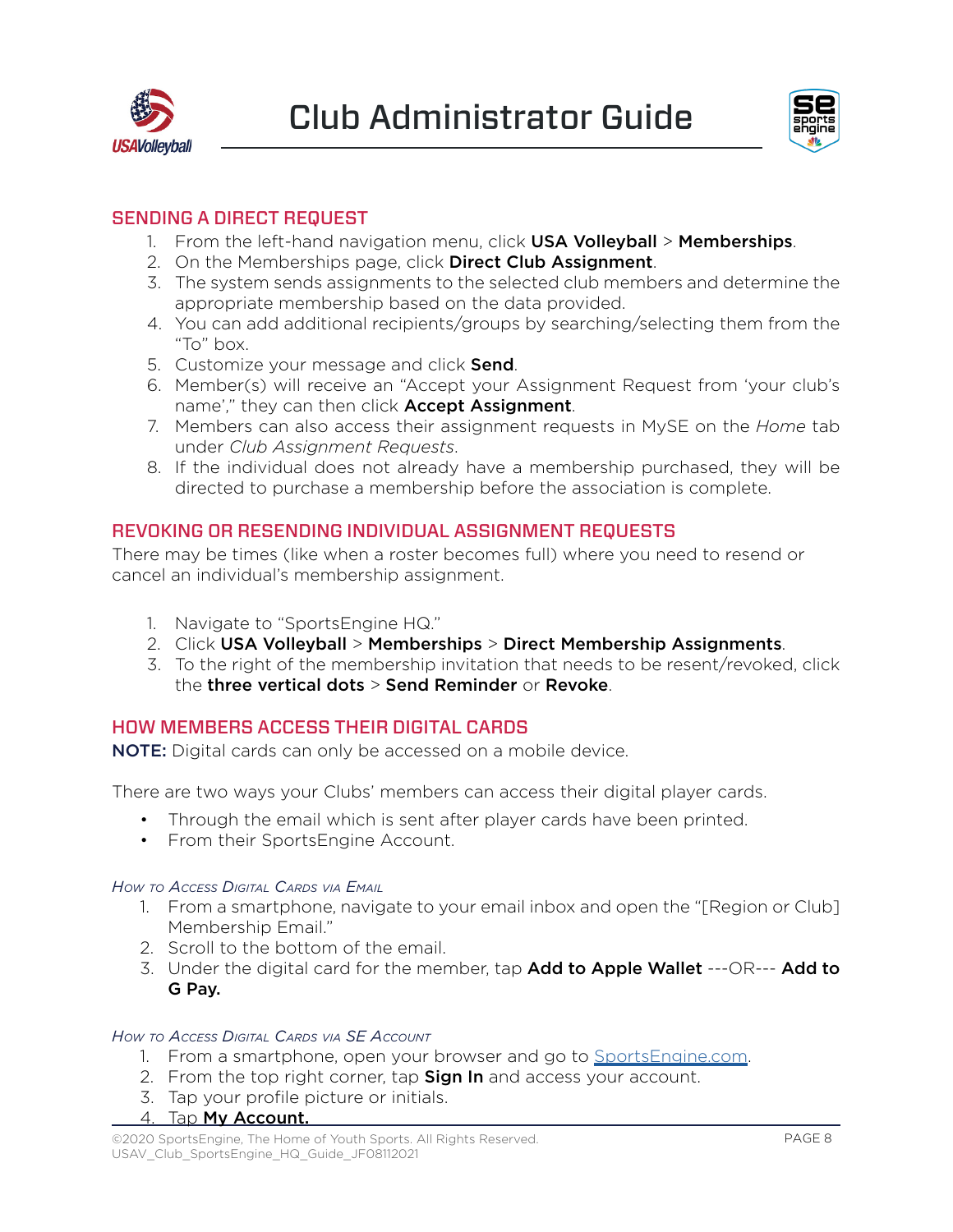



- 5. From the top-left portion of the screen, click My Account > Profiles.
- 6. Under the membership associated with the profile, tap the
- 7. Tap Add to Apple Wallet ---OR--- Add to G Pay.

### GOVERNING SEASONS

The Governing Seasons tab houses the MMS. Remember, a Governing Season is essentially a registration year that holds all of your Clubs' player and staff data.

#### HOW TO SUBMIT OFFICIAL ROSTERS

Teams are able to be submitted by either SE Sync, through a .csv import, or manually.

For all team submissions, the following fields are required:

- Team Name
- Team Role (Player or Staff)
- First Name
- Last Name
- Email (Must be Parent/Guardian email)
- Date of Birth (YYYY-MM-DD)
- Gender
- Address 1
- City
- State/Province Abbreviation
- Postal Code
- Country Abbreviation (US)
- 1. Sign in to your account and go to "SportsEngine HQ."
- 2. On the left-hand navigation, click USA Volleyball > Governing Seasons.
- 3. Under the Governing Season, click Get Started.
- 4. You will see a window outlining three steps that you need to take in order to successfully submit your roster. Click Get Started.
- 5. Answer the question, *"Do you use SportsEngine to manage your club and teams?"*
- 6. To utilize *CSV Import* or *Manual Add* click No to "Do you use SportsEngine Team Management Software?"
- 7. SportsEngine Team Management Software (i.e., mobile app, team pages, or website)
- 8. Select either Import Teams or Manually Add Teams and continue with the steps below based on your selection.

#### *CSV Import*

- 1. Click the option to **Import Teams.**
- 2. Confirm that you would like to upload your rosters by clicking Confirm.
- 3. On the *Upload a File* screen, first click the Download the Template link. Then, open the upload template .CSV.
- 4. Upload the completed .CSV template by clicking **Add File** or by dragging and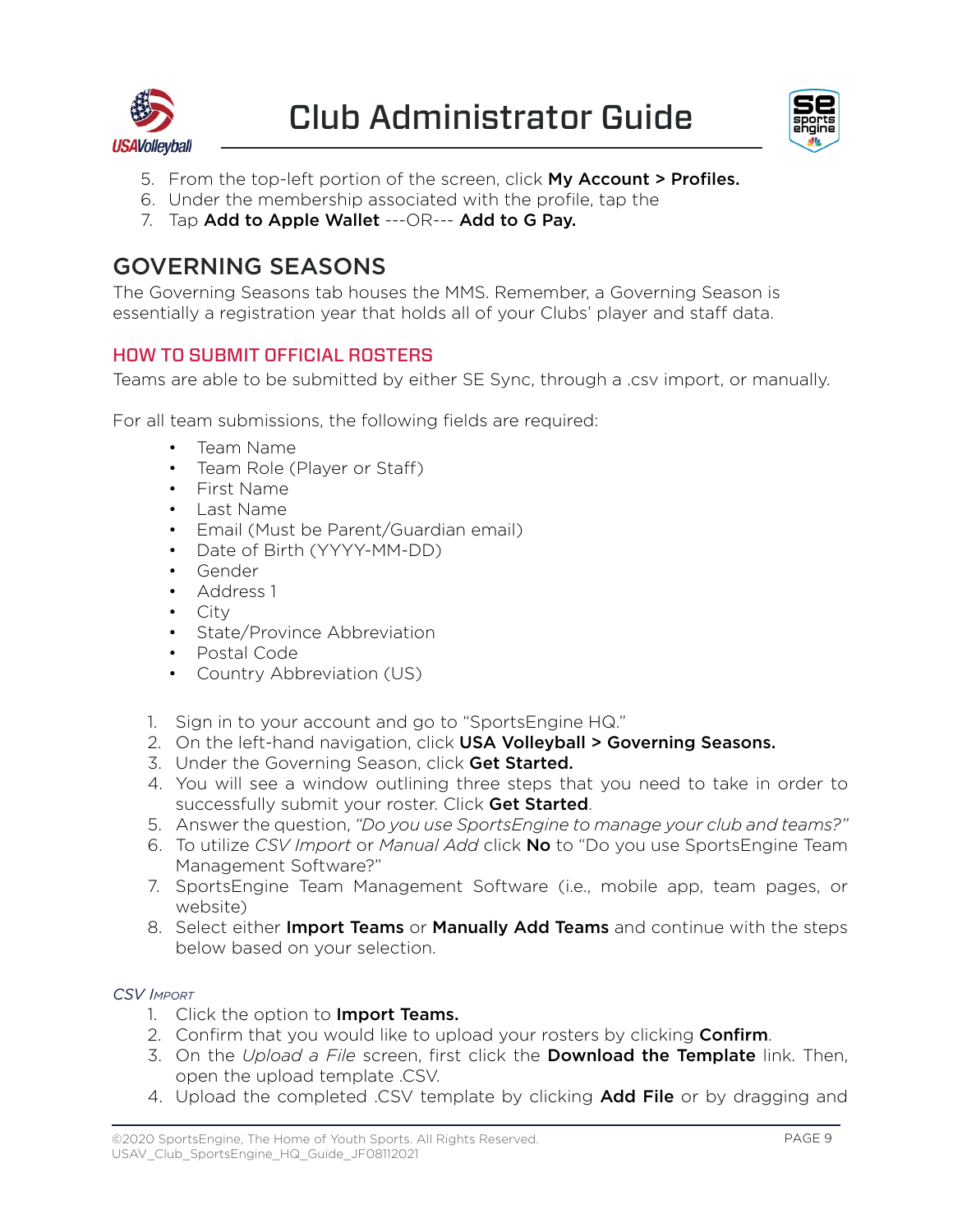



dropping the file into the box. Click **Next**.

- 5. The next screen verifies your import columns. Green means the column is valid, while red the column needs to be edited. Click **Next**.
- 6. You might see a screen labeled *Resolve Potential Duplicates*. If so, you need to verify if the duplicate is the same person or not.
- 7. The Review page shows your summary. If the data is correct, click Import.
- 8. Click Let's Assign Teams to proceed.
- 9. The next two screens will allow you to review your player and staff data.
- 10. If you need to remove someone, click on **Remove**.
- 11. Click **Next** on the bottom of the two pages.
- 12. Click Close to finish the process.

#### *Manual Add*

- 1. Choose Manually Add Teams. Click Confirm.
- 2. Under the Teams sub tab, click Add Teams.
- 3. Input a "Team Name", select the "Division", and choose a gender. Click **Create** Team.
- 4. To the right of the team you created, under Actions click More > Add Players.
- 5. Search for the Player "name," if no player name is listed, input the whole name and click Create New Player.
- 6. Input all of the new player information and click **Continue** or **Add Another Player** to add more than one player.
- 7. **NOTE:** Please use the correct email address for either the staff member or the player's parent/guardian. Failure to do so will result in technical consequences that lead to member duplicates, merging complications, and eligibility issues.
- 8. After your players have been created, to the right of the team, under *Actions* click More > Add Staff.
- 9. Search for the Staff "name," if no staff name is listed, input the whole name and click Create New Staff.
- 10. Input all of the new staff information and click Continue or Add Another Staff to add more than one staff.

NOTE: Please use the correct email address for either the staff member or the player's parent/guardian. Failure to do so will result in technical consequences that lead to member duplicates, merging complications, and eligibility issues.

#### HOW TO VIEW DIVISION RULES

NOTE: Divisions are created by USA Volleyball that include guidelines such as age, gender, or grade. Click [HERE](https://help.sportsengine.com/en/articles/1467) to learn more about division rules.

- 1. Sign in and go to "SportsEngine HQ."
- 2. From the left navigation menu, click on USA Volleyball > Governing Seasons.
- 3. Under the season you'd like to view, click **Divisions.**
- 4. From here, you will see the following:
	- Division Name;
	- Division Code;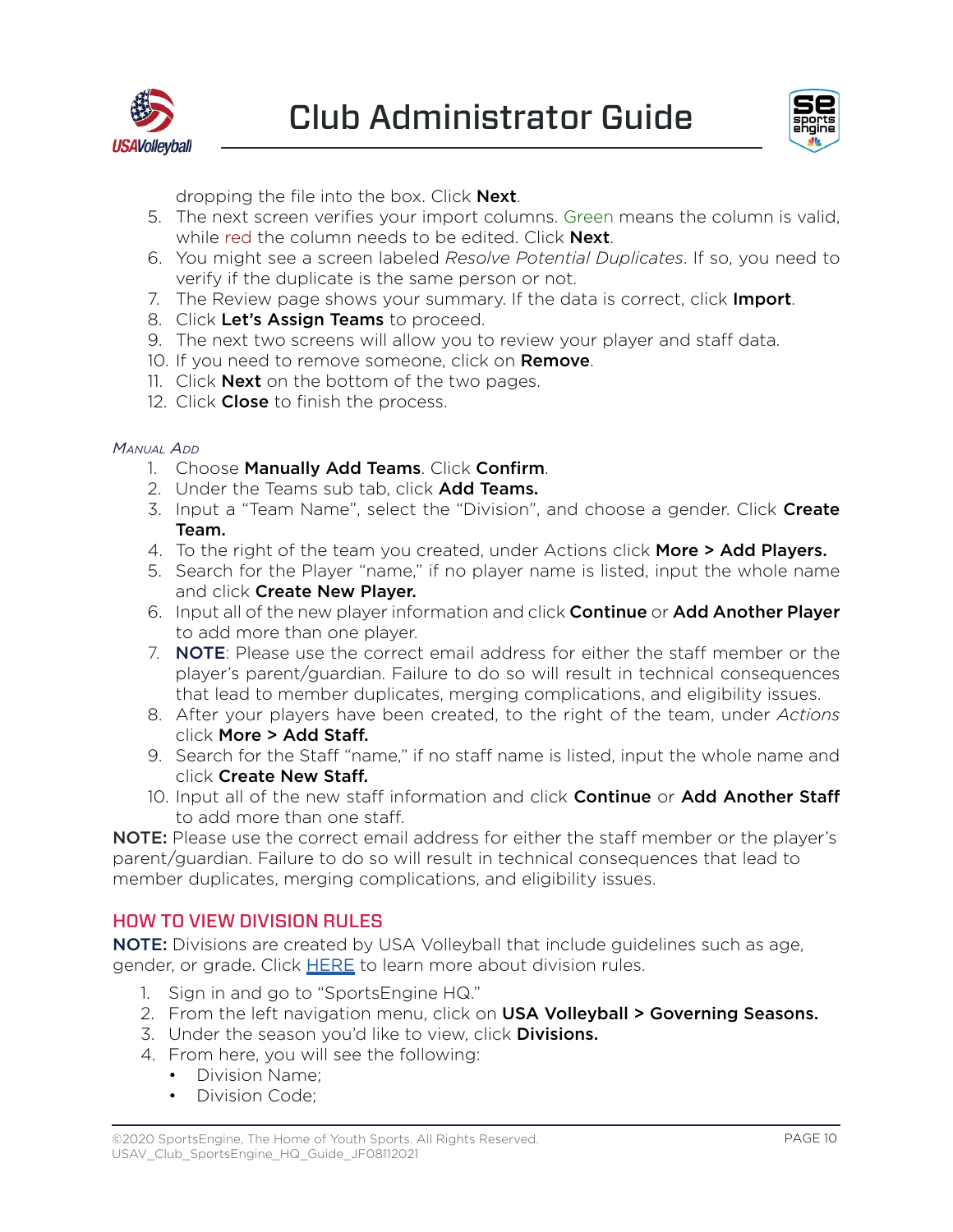<span id="page-12-0"></span>



- Player Maximum per Team;
- If Players/Staff require approval;
- Gender;
- Age;
- Multi-Org Rule; and
- Player/Staff Eligibility.

#### HOW TO VIEW SUBMITTED TEAM DATA

- 1. Sign in and go to "SportsEngine HQ."
- 2. From the left navigation menu, click on USA Volleyball > Governing Seasons.
- 3. Under the season you'd like to view, click Teams.
- 4. From here, you are able to view:
	- Team names,
	- Club names,
	- Governing divisions,
	- Approved staff/players,
	- Roster statuses

NOTE: Click the team "name" to view the roster.

#### HOW TO EXPORT TEAM DATA

- 1. Sign in and go to "SportsEngine HQ."
- 2. From the left navigation menu, click on USA Volleyball > Governing Seasons.
- 3. Under the season you'd like to view, click Teams.
	- (Optional) Use the filters option to sort by Roster Status, Teams, or Gender, etc.
- 4. In the top-right corner, click **Export People.**
- 5. Choose to Export Current View or Export All.
	- **Export Current View:** Only shows data you filtered by.
	- **Export All:** Shows all data.
- 6. Click Export.
- 7. Navigate to your email inbox.
- 8. Open the email from SportsEngine labeled "Member Management System is ready for download."
- 9. Click Download Now.
- 10. Open your downloaded CSV file.

#### HOW TO PRINT ROSTERS

- 1. Sign in and go to "SportsEngine HQ."
- 2. From the left navigation menu, click on **USA Volleyball > Governing Seasons.**
- 3. Under the season you'd like to view, click Teams.
- 4. Click the name of the team beneath the *Team Name* column and click Print Roster.
- 5. Click **Print** again.

©2020 SportsEngine, The Home of Youth Sports. All Rights Reserved. USAV\_Club\_SportsEngine\_HQ\_Guide\_JF08112021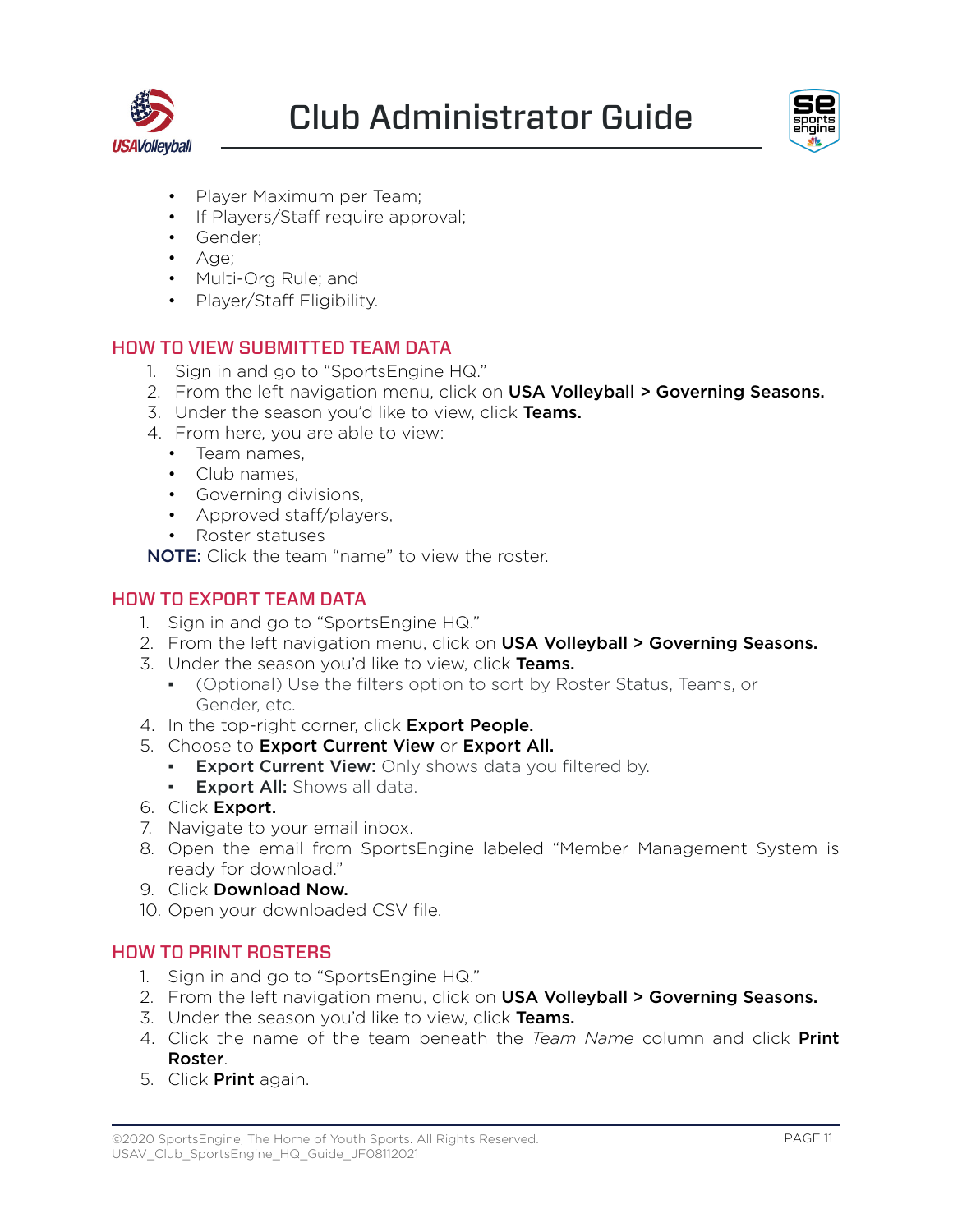



#### HOW TO PRINT MEMBER CARDS IN BULK

NOTE: Only Club Admins can print Member Cards in bulk.

- 1. Sign in and go to "SportsEngine HQ."
- 2. From the left navigation menu, click on USA Volleyball > Governing Seasons.
- 3. Under the season you'd like to view, click Teams.
- 4. On the right side of the screen, under the *Actions* column, click More > Print Cards.

## **Eligibility**

#### HOW TO VIEW ELIGIBLE PLAYERS AND COACHES

*From Memberships Tab*

- 1. Sign in and go to "SportsEngine HQ."
- 2. From the left navigation menu, click on USA Volleyball > Memberships.
- 3. To the right of the membership, click the three dots and choose View Active Eligibility.
- 4. Click on the name of a member to view profile data, membership information, and more.

#### *From Governing Seasons*

- 1. Sign in and go to "SportsEngine HQ."
- 2. From the left navigation menu, click on USA Volleyball > Governing Seasons.
- 3. Under the season you'd like to find members in, either click **Players** or **Staff.**
- 4. On the right side of the screen, click Filters.
- 5. Change *Roster Status* to "Approved" > Apply Filters.
- 6. Click on the name of the player or staff member.
- 1. A slide out screen will appear showing profile data and roster/eligibility status.

#### HOW TO VIEW ADDED ELIGIBILITY REQUIREMENTS

- 1. Sign in and go to "SportsEngine HQ."
- 2. From the left navigation menu, click on USA Volleyball > Memberships.
- 3. To the right of the membership, click and choose **View Ineligible**
- 4. (Optional) Use the search bar to find the name of the member.
- 5. Click on the "name" of the member you searched for.
	- **•** A slide out screen will appear.
- 6. Added eligibility requirements are shown under the title of the membership.

NOTE: Click the three dots and click Send Reminder to the member to complete requirements.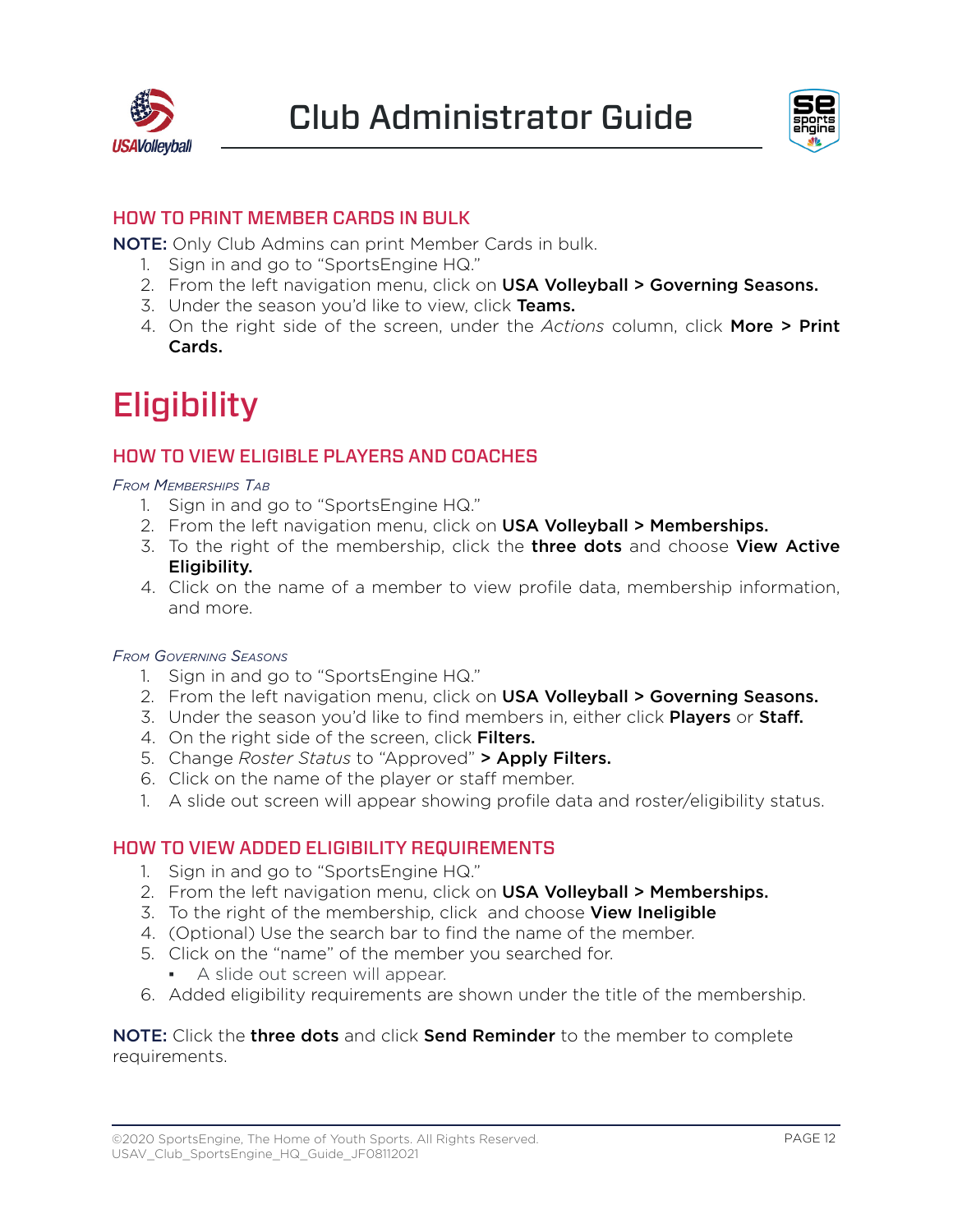



#### HOW TO SEND ELIGIBILITY REMINDERS TO INELIGIBLE MEMBERS

- 1. Sign in and go to "SportsEngine HQ."
- 2. From the left navigation menu, click on USA Volleyball > Memberships.
- 3. To the right of the membership, click and choose View Ineligible.
- 4. Check the box next to the name of the member.
- 5. To send a reminder to more than one member at a time, check multiple boxes.
- 6. Click Send Reminders.

| Active<br>Inactive                   |                   |                           |                                                |                                         |
|--------------------------------------|-------------------|---------------------------|------------------------------------------------|-----------------------------------------|
| Search                               | Q                 |                           |                                                | <b>FILTERS</b><br><b>SEND REMINDERS</b> |
| Name $\triangleq$                    | <b>Status</b>     | Eligible Date $\doteqdot$ | <b>Expiration Date <math>\Leftarrow</math></b> | Club                                    |
| <b>Had Hadwick</b><br>☑<br><b>HH</b> | <b>INELIGIBLE</b> | $\sim$                    | $\sim$                                         | Minnesota Select - DEMO SITE            |

#### HOW TO VIEW ELIGIBILITY STATUS OF A GROUP

- 1. Sign in and go to "SportsEngine HQ."
- 2. From the left navigation menu, click on USA Volleyball > Memberships.
- 3. Locate the Membership you wish to view the eligibility for and click
- 4. Click either *View Ineligible, View Active Eligibility,* or *View Members.*
- 5. Click Filter.
- 6. Click Choose Data and filter any extra data required in the drop down.
- 7. Click Done.



#### INTEGRATE YOUR AES & SPORTSENGINE CLUBS

- 1. Sign in to AES and your club page.
- 2. Choose the red **Add SportsEngine Integration** button at the top left of the Club page.
- 3. Confirm that you would like to integrate your AES Club with the SE Organization below by clicking **Save**.
- 4. If you do not see your organization choose **Contact Sales** below.

NOTE: you must be assigned as an Organization Administrator to integrate your organization.

#### GOVERNING SEASON TEAM INTEGRATION

To enable Governing Season Team Integration:

- 1. After signing into AES, navigate to right-hand side of the page and choose **Add** Governing Season Integration.
- 2. A pop-up will appear and display your selected organization's current active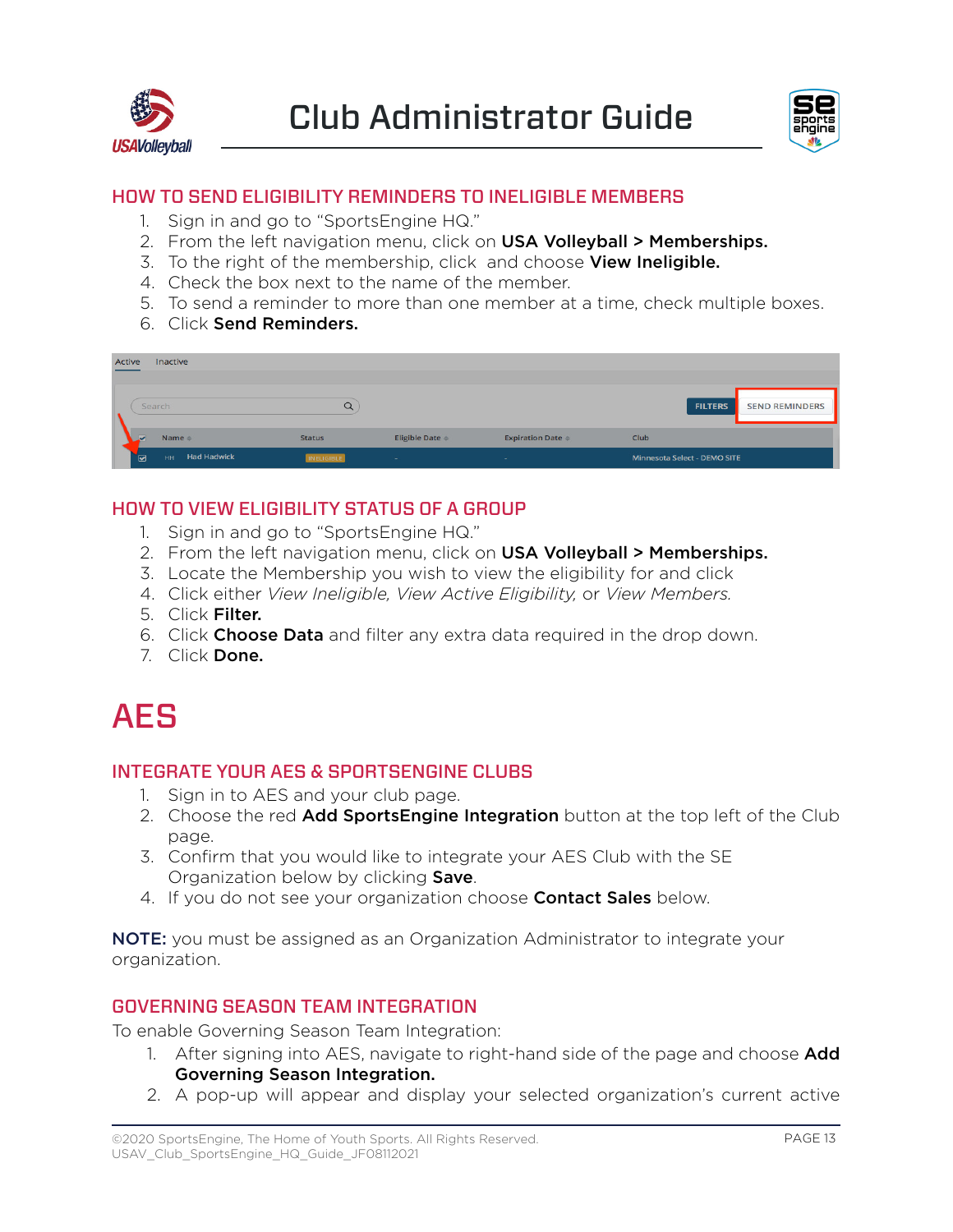



Governing Season name(s).

3. Select the desired Governing Season, and choose Save.

#### PAIR YOUR AES & GOVERNING SEASON TEAMS

You can pair AES teams with their Governing Season Team Roster individually or in bulk.

1. **NOTE:** Each Governing Season Team may only be paired with one AES Team.

#### *Option 1: Individual Team Pair*

- 1. Click on the **Teams** page in the left-hand navigation, then select the desired *"team name".*
- 2. Choose Add Governing Season Integration.
- 3. A popup will appear displaying a list of teams within the Governing Season you selected for your club. Select your team and click Save.
- 4. Once the *Success* message has appeared, choose Save.
- 5. If an *Error* message appears the team has already been paired.
- 6. Make any necessary updates, and choose **Save**.

#### *Option 2: Bulk Team Pair*

- 1. Choose the *Teams* page in the left-hand navigation, you will see your existing AES teams with a new column titled "USAV Team Name".
- 2. Select the desired "team name" within the USAV Team Name dropdown.
- 3. Repeat these steps for as many teams you would like to pair simultaneously.
- 4. Click **Update** in the lower left-hand side of the screen.
- 5. Once the *Success* message has appeared, choose Save.
- 6. If an *Error* message appears the team has already been paired.

#### VIEW/EDIT YOUR USAV OFFICIAL ROSTERS

- 1. When member records are imported from SE they will either be matched to an existing record if one exists, or a new record will be created if no match is found.
- 2. Click on USAV Official Roster within the team details to view your roster. At this time, you may select a roster assignment for any imported staff members.
- 3. Add additional player fields, and choose **Update** to save added information.
	- In order to be imported and added to a USAV Default roster in AES, members must have a Date of Birth and Gender saved in SportsEngine. A notification will be sent to AES if players are missing required info.
	- USAV Official Roster assignments may only be changed in SportsEngine. If you edit a roster member within the governing season in SE, they will be updated in the USAV Official Roster in AES.

#### AES Roster Sync Video

To view an AES Roster Sync video, click [HERE](https://sportsengine.wistia.com/medias/i39nb3dqru).